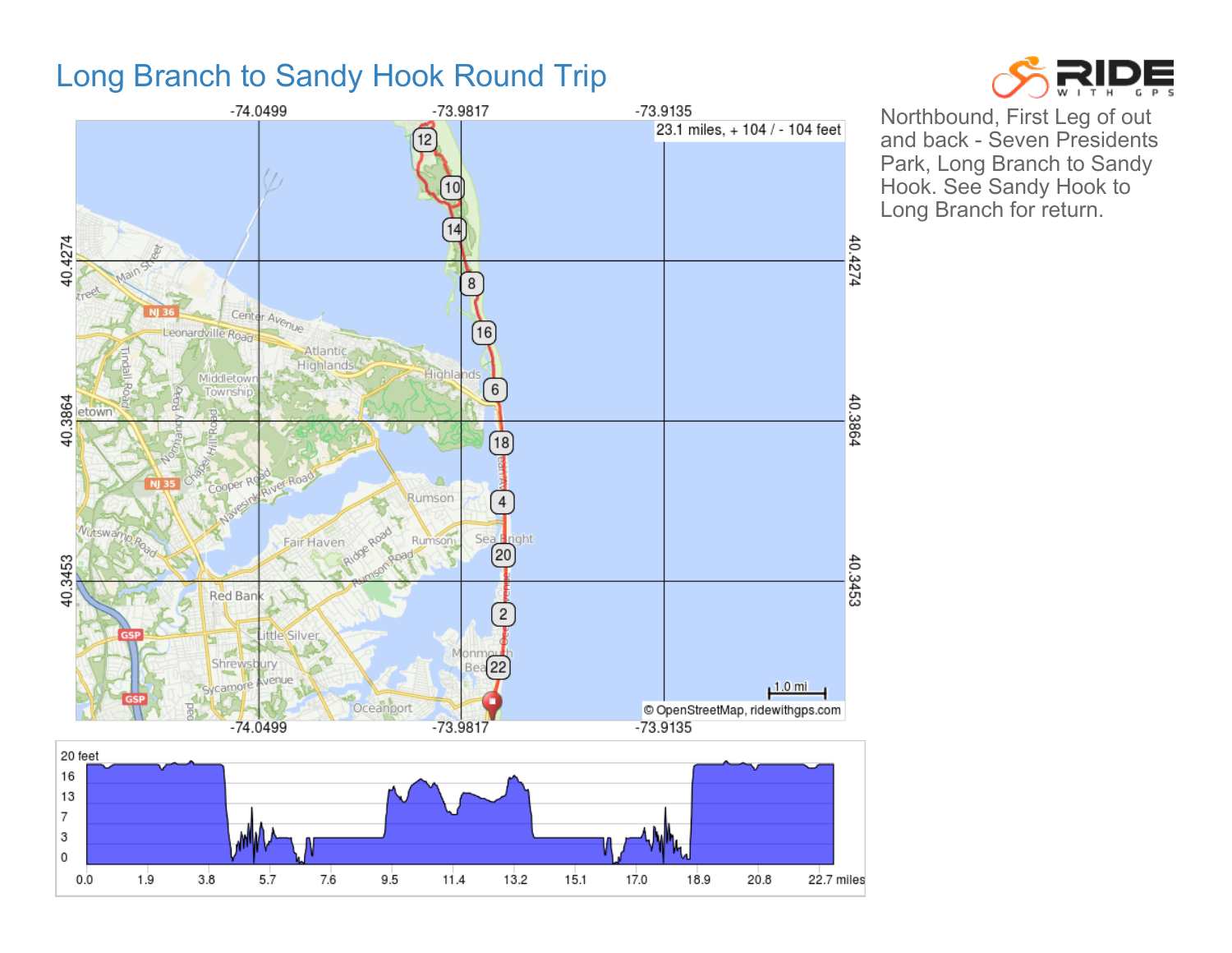## Long Branch to Sandy Hook Round Trip

| 0 Q | 0 Q            | R. | Start of route                                                  |
|-----|----------------|----|-----------------------------------------------------------------|
| 02  | 02             |    | $\rightarrow$ R onto Ocean Ave                                  |
| 02  | 0 <sub>1</sub> |    | $\rightarrow$ R onto Avenel Blvd                                |
| 03  | O 1            |    | <b>Avenel Blyd turns</b><br>slightly L and<br>becomes Ocean Ave |



0.3 miles. +0/-0 feet

 $- - - - - - -$ 

| 4.0 | 37  | R                                                          |
|-----|-----|------------------------------------------------------------|
| 8.6 | 4.5 | Continue onto Sandy<br><b>Hook Multi-Use Path</b><br>(MUP) |

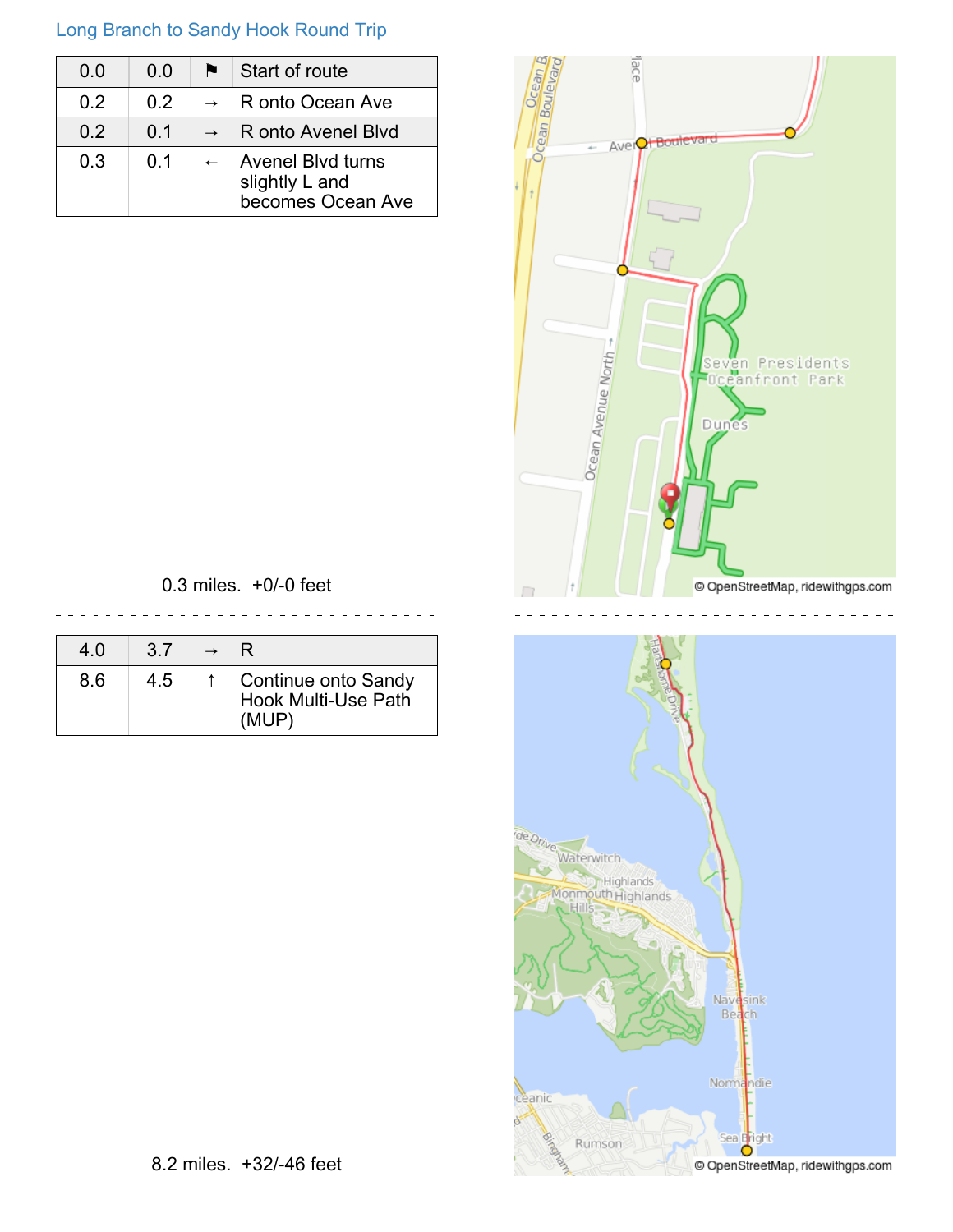| 9.5  | 1.0 | $\rightarrow$ | R onto Atlantic Dr                         |
|------|-----|---------------|--------------------------------------------|
| 10.5 | 1.0 | $\rightarrow$ | R to stay on Atlantic                      |
| 10.8 | 0.3 | $\rightarrow$ | R onto Ford Rd                             |
| 10.9 | 0 1 | $\rightarrow$ | R toward Sandy Hook<br>Multi-Use Path      |
| 10.9 | 0.0 | $\leftarrow$  | L onto Sandy Hook<br><b>Multi-Use Path</b> |



Crispen Road

2.3 miles. +5/-5 feet  $\frac{1}{2}$ 

| 11.2 | 0.4 | $\rightarrow$ | R                                         |
|------|-----|---------------|-------------------------------------------|
| 11.3 | 0.0 | $\leftarrow$  | L                                         |
| 11.4 | 0.1 |               | End of Northbound<br>Leg                  |
| 11.6 | 0.2 | $\rightarrow$ | R onto Sandy Hook<br>Multi-Use Path       |
| 11.7 | 0.2 | $\leftarrow$  | L onto Hudson Rd                          |
| 12.2 | 0.4 | $\rightarrow$ | Slight R to stay on<br>Hudson Rd          |
| 12.2 | 0.0 | $\leftarrow$  | L onto Magruder Rd                        |
| 12.6 | 0.4 | $\leftarrow$  | L onto Sandy Hook<br>Multi-Use Path (MUP) |

dipatrick<sub>Road</sub> Kearney Road **Keamed The District Only** 88 **FORT HANCOO** Manus Kessler Road<br>Hartshome.Drivin Roa Gunnism Road

© OpenStreetMap, ridewithgps.com